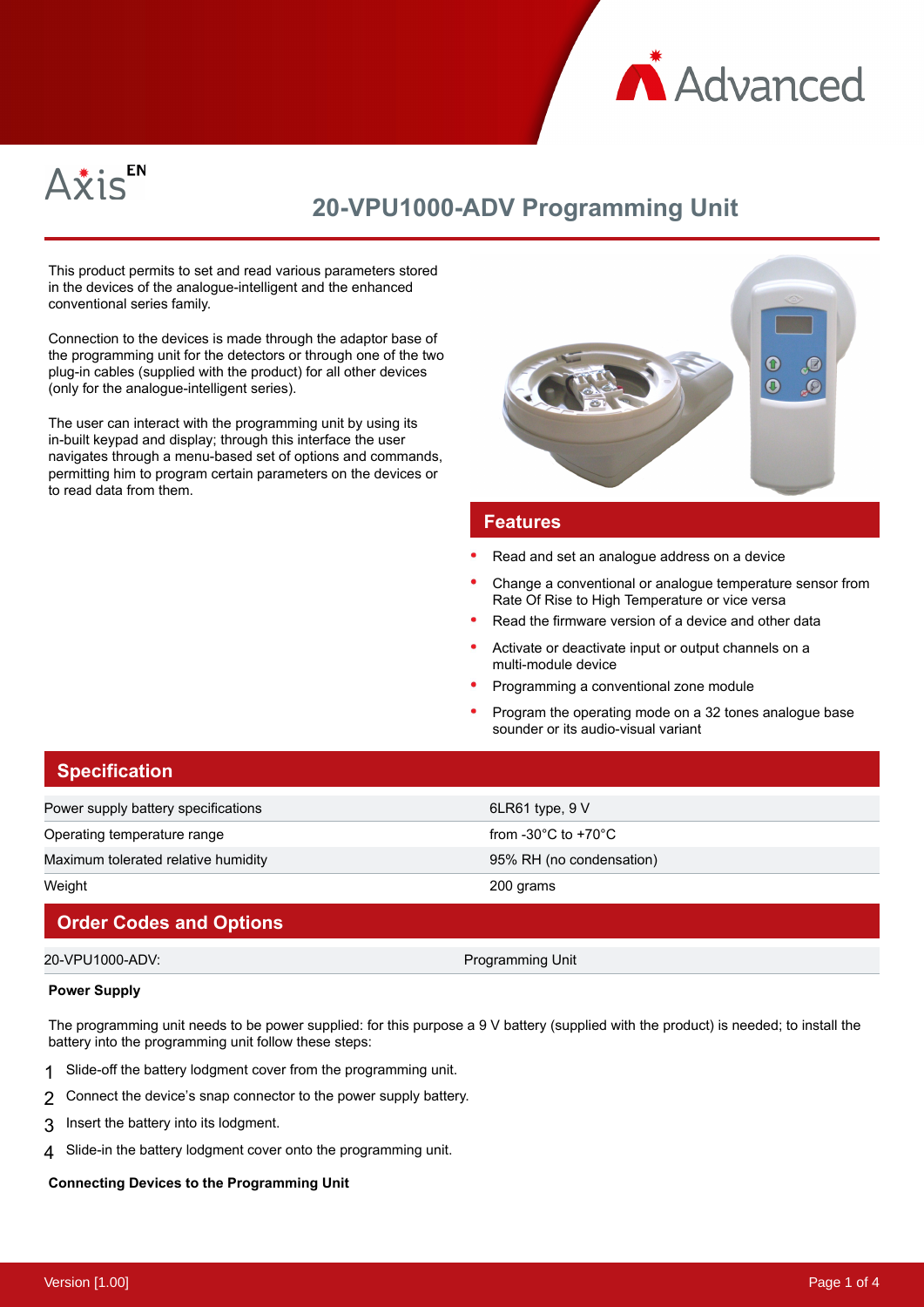Only one device can be connected to the programming unit at a time; depending on the device type, one of the three following ways of connection must be selected:

- Detector devices must be installed on the programming unit's adaptor base.
- Analogue 32 tones base sounders (and their audio-visual variants) must be connected to the pro-gramming unit with the supplied jack to jack cable (see picture 5A): insert one jack plug into the programmer's socket and the other jack into the sounder's lateral socket (see picture 6).
- All other devices (only analogue-intelligent) must be connected to the programming unit with the jack to female plug-in terminal block cable (picture 5B): insert the cable's jack pin into the programmer's socket and the cable's female plug-in terminal block into the device's analogue loop male socket (see picture 7 as an example and check the product's specific installation manual). Important note: avoid having a detector installed onto to the programming unit and another device connected through the cable: if so is done, the programming unit will give you false information.

You can notice that the "jack to terminal block" cable is composed of two wires: one is positive (red color) and the other one is negative (black color). When inserting the plug-in female terminal block, check the corresponding polarity on the device's analogue loop male socket: positive polarity coincides with positive polarity and negative polarity coincides with negative polarity (see picture 8); in order to perform this operation you need to look at the polarity label on the device itself and its installation instructions manual.

#### **Activating the Programming Unit**

After having connected the programming unit to a device, press READ once; on the display will appear the indication of the programming unit's firmware version. Programming unit's firmware version can be assessed only in this activation phase. After this initial phase, the display will visualize automatically the address menu.

#### **Address Menu**

This menu is used to read and set the address of the connected analogue-intelligent device and it will work only on this type of devices. This menu is accessible automatically at start up or from the main menu by pressing the READ key.

The Address caption will be visualized on the display, and under it a three digit number (indicating the actual address of the device) or a No Addr (no address, if the device hasn't got, actually, an address).

When in this menu, by just clicking READ once, it is possible to read again the address of the connected device, performing a menu "refresh" function.

By using the UP and DOWN keys, it is possible to increment or decrement the indicated number, and, after it is chosen, press the WRITE key to memorize it on the connected analogue device (address storing will fail if an enhanced conventional detector is connected!).

#### **Storing Warning**

WHEN STORING A PARAMETER, DO NOT DISCONNECT THE DEVICE: THIS CAN DAMAGE IT IRREPARABLY.

#### **The Main Menu**

From the address menu press the **READ** key for some seconds: **Family** caption will appear giving the user the following options, scrollable with the **UP** and **DOWN** keys:

**Aurora** : this option must be selected if an enhanced conventional detector is connected to the programmer; if selected, an enter test is made: if successful the main menu is visualized and if not, an error is visualized.

**Vega** : this option must be selected if an analogue-intelligent device is connected to the programmer; no enter test is performed, but the main menu will not work for a conventional sensor.

The main menu permits to view the data of the connected device and to perform certain setting operations on it. Visualized data and available commands are not the same for all the devices, but the most of them are common.

A description of the possible menu options and visualized data will be given:

**DevType** : "device type": under this caption, the programming unit will visualize the short name of the connected device type. Device type datum is visualized for every device.

Addr : "address": this caption, followed by an analogue address number, indicates, under it, the device type associated to such address; is used only for multiple channel module devices and multi-modules, where, for each channel, its address and "sub-device" type needs to be visualized on the programming unit.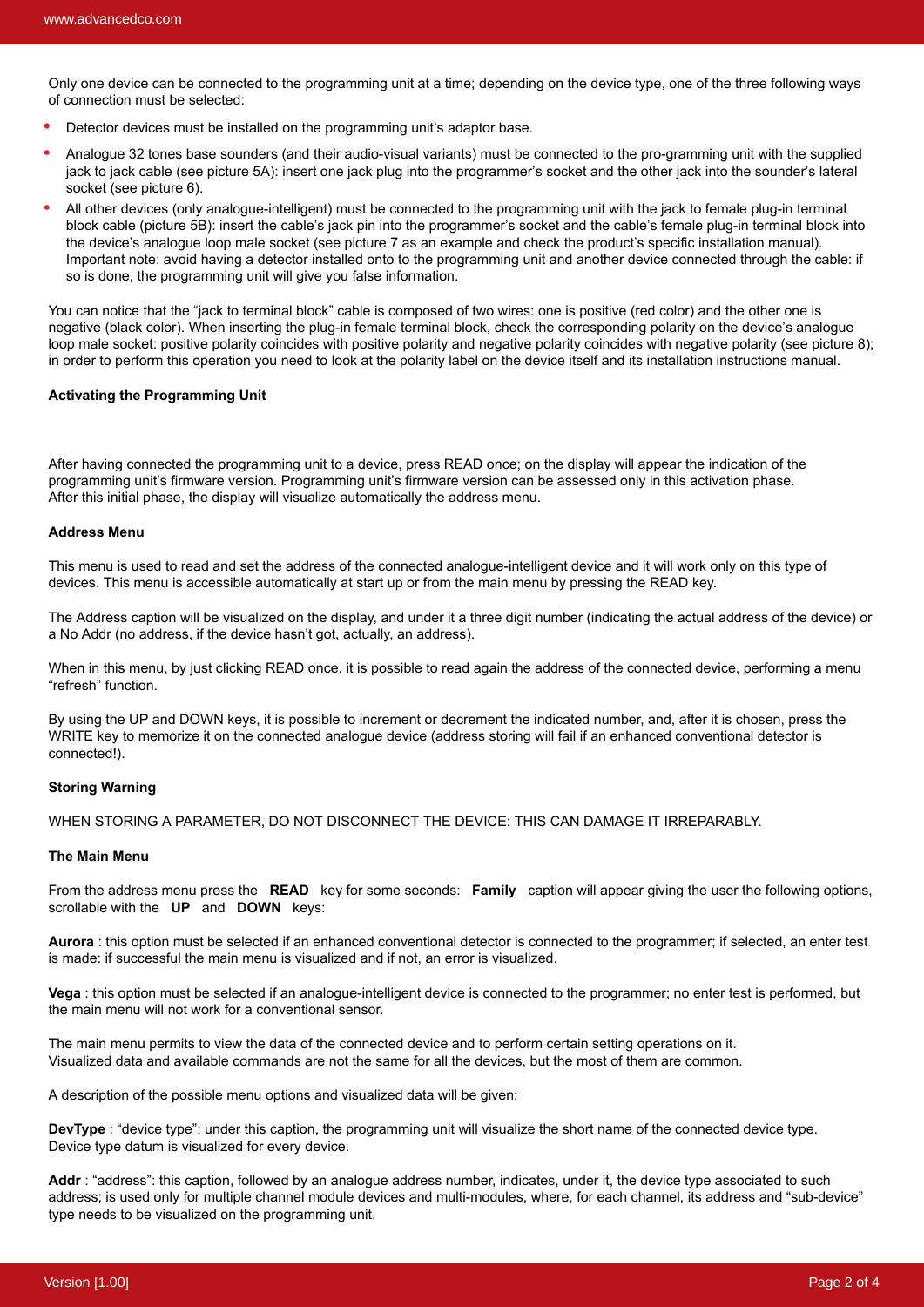**Stdval** : "standard value": depending on the device type connected, it indicates:

- If an analogue-intelligent device is connected, it indicates its "analogue standard value": this is a common internal index for the analogue series devices; this value ranges from 0 to 255, but in normal condition is stable around 32; when the device is alarmed or activated, this value is set to 192.

Standard value datum is visualized for every analogue-intelligent device.

- If an enhanced conventional detector is connected, it indicates the "photo value": this is a non standardized internal index and it is visual-ized only for conventional detectors having a smoke sensing feature.

**ThrTyp**: "thermal type": indicates whether the thermal sensor, installed on the programming unit, is a a standard ROR (Rate Of Rise) or an high temperature one. By pressing the WRITE key, it is possible to access the sub-menu that permits to program the thermal operating mode (ROR or high temperature). Thermal type datum is visualized for enhanced conventional and analogue-intelligent detectors having a thermal sensing feature.

**Dirty** : indicates the pollution percentage present in the optical chamber of analogue-intelligent and enhanced conventional smoke and smoke-thermal detectors.

**FrmVer** : "firmware version": indicates the version release number of the firmware loaded into the connected enhanced conventional or analogue-intelligent device. This datum is common to all enhanced conventional and analogue-intelligent devices.

**PrdDate** : "production date": indicates the date (year and week) of firmware's programming into the connected device. Production date firmware datum is common for every enhanced conventional and analogue-intelligent device.

**TstDate** : "test date": indicates the date (year and week) of the connected device's functional test in the producer's factory. Test date datum is common for every enhanced conventional and analogue-intelligent device.

**Op Mode** : "operating mode": indicates a decimal value that, if programmed into certain analogue-intelligent devices, sets its functional operating characteristics.

Operating mode datum is visualized and used only for analogue multi-modules, conventional zone modules and analogue 32 tone base sounders and their audio-visual variants.

Set Mod / Set Op : "set (operating) mode": when this caption appears, the pressing of the WRITE key permits to access the operating mode value selection sub-menu (with the Sel Op caption on the display). Operating mode datum is visualized and used only for analogue multi-modules, conventional zone modules and analogue 32 tone

base sounders and their audio-visual variants.

**Customer** : indicates the customer code security value programmed into the connected analogue-intelligent device. Customer code value datum is visualized for all analogue-intelligent devices.

**Battery** : indicates the remaining battery's power supply percentage of the programming unit. Battery datum is always visualized, even if the programmer is not connected to any analogue-intelligent device.

#### **Identifying the Device**

Under the DevType and Addr captions on the programming unit's display, the connected analogue devices are visualized as per the following table:

| Device's type indication | Refers to                                                                 |
|--------------------------|---------------------------------------------------------------------------|
| Photo                    | Analogue and enhanced conventional smoke detector                         |
| PhtTherm                 | Analogue and enhanced conventional smoke and thermal detector             |
| Thermal                  | Analogue and enhanced conventional thermal detector                       |
| I Module                 | Analogue input module or channel                                          |
| O Module                 | Analogue relay output module or channel                                   |
| OModSup                  | Analogue supervised output module or channel                              |
| Multiple                 | Analogue multiple input / output channels device or analogue multi-module |
| CallPnt                  | Analogue call point                                                       |
| Sounder                  | Analogue sounder (wall or base)                                           |
| Beacon                   | Analogue beacon                                                           |
| Sound B                  | Analogue sounder beacon                                                   |
| Conv Zon                 | Conventional zone module                                                  |